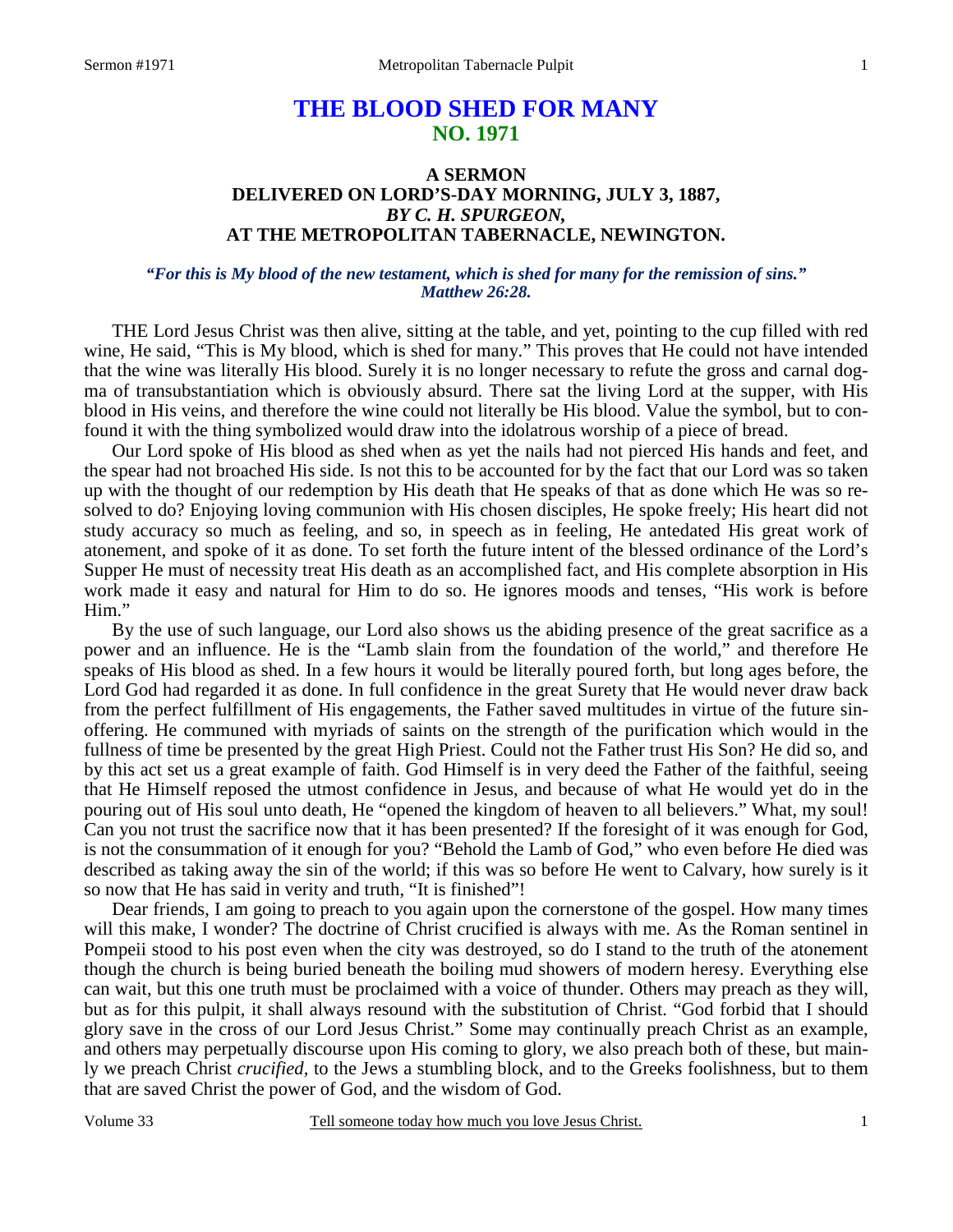You have before you a cup, filled with wine, which Jesus has just blessed, and presented to His disciples. As you look into its rosy depths, hear Him speak of the cup as His blood, for thus He would teach us a solemn lesson.

**I.** Note, first, THE IMPORTANCE OF THE PRECIOUS BLOOD OF CHRIST. The vital importance of the great truth of the death of Christ as a vicarious sacrifice is set before us in this cup, which is the memorial of His blood shed for many.

Blood represents suffering, but it goes further, and suggests suffering unto death. "The blood is the life thereof," and when blood is too copiously shed, death is suggested. Remember that in the sacred supper you have the bread as a separate emblem of the body, and then the wine as a separate symbol of the blood, thus you have a clear picture of death, since the blood is separated from the flesh. "As often as you eat this bread, and drink this cup, you do show the Lord's death." Both acts are essential.

Upon the death of Christ you are invited to fix your attention, and upon that only. In the suffering of our Lord unto death we see the boundless stretch of His love. "Greater love has no man than this; that he lay down his life for his friends." Jesus could not be more loving to us than to yield Himself unto death, even the death of the cross. O My Lord, in Your bloody sweat, and in the piercing of Your hands, and feet, and side, I see the highest proof of Your love! Here I see that Jesus "loved me, and gave Himself for me." Beloved, I beg you to consider often and lovingly the sufferings of your Redeemer, unto the pouring out of His heart's blood. Go with Him to Gethsemane, and then to the house of Caiaphas and Annas, and then to Pilate's hall, and Herod's place of mockery! Behold your Lord beneath the cruel scourges, and in the hands of the executioners upon the hill of shame. Forget not one of the sorrows which were mingled in the bitter cup of His crucifixion—its pain, its mockery, its shame. It was a death reserved for slaves and felons. To make its deep abysses absolutely bottomless, He was forsaken even of His God. Let the darkness of "Eloi, Eloi, lama Sabachthani," bear down upon your spirit till, as you sink in awe, you also rise in love. He loved you better than He loved Himself! The cup means love, even to the shedding of His blood for you.

It means something more. We have called our Lord, in our hymn, "Giver of life for life," and that is what this cup means. He gave up His life that we might live. He stood in our place and stead in the day of Jehovah's wrath, receiving into His bosom the fiery sword which was unsheathed for our destruction. The pouring out of His blood has made our peace with God. Jehovah made the soul of His only-begotten an offering for sin, that the guilty might be cleared. "He has made Him to be sin for us, who knew no sin; that we might be made the righteousness of God in Him." That is what the wine in the cup means; it means the death of Jesus in our stead. It means the blood poured out from the heart of the incarnate God that we might have fellowship with God, the sin which divided us being expiated by His death.

Our blessed Savior would have us hold His death in great reverence; it is to be *our chief memory*. Both the emblems of the Lord's Supper set forth the Savior's death. This peculiarly Christian ordinance teaches nothing if it does not teach this. Christ's death for men is the great doctrine of the church. We profess ourselves partakers of the merit of His death when we come to this table, our Lord's death is then remembered, shown, declared, testified, and trusted in. Evidently the Lord Jesus means us to treat the fact of His death, as a truth to be made pre-eminently prominent; He would not have instituted an ordinance especially to remind us of the shedding of His blood, if He had not regarded it as the forefront of His whole earthly career.

The other ordinance of our holy faith also sets forth our Lord's death. Are we not "Buried with Him by baptism into death?" Is not baptism an emblem of His being immersed beneath the waves of sorrow and death? Baptism shows us that participation in Christ's suffering by which we begin to live, the Lord's Supper shows us that participation in Christ's suffering by which that life is sustained. Both institutions point to His death.

Besides, beloved, we know from Holy Scripture that this doctrine of the death of Christ is the very core of Christianity. Leave out the cross, and you have killed the religion of Jesus. Atonement by the blood of Jesus is not an arm of Christian truth; it is the heart of it. Even as the Lord said of the animal, "The blood is the life thereof," so is it true of the gospel, the sacrificial death of Jesus is the vital point of our profession. I know nothing of Christianity without the blood of Christ. No teaching is healthy which throws the cross into the background. The other day, when I was inquiring about the welfare of a certain congregation, my informant told me that there had been few additions to the church, although the minis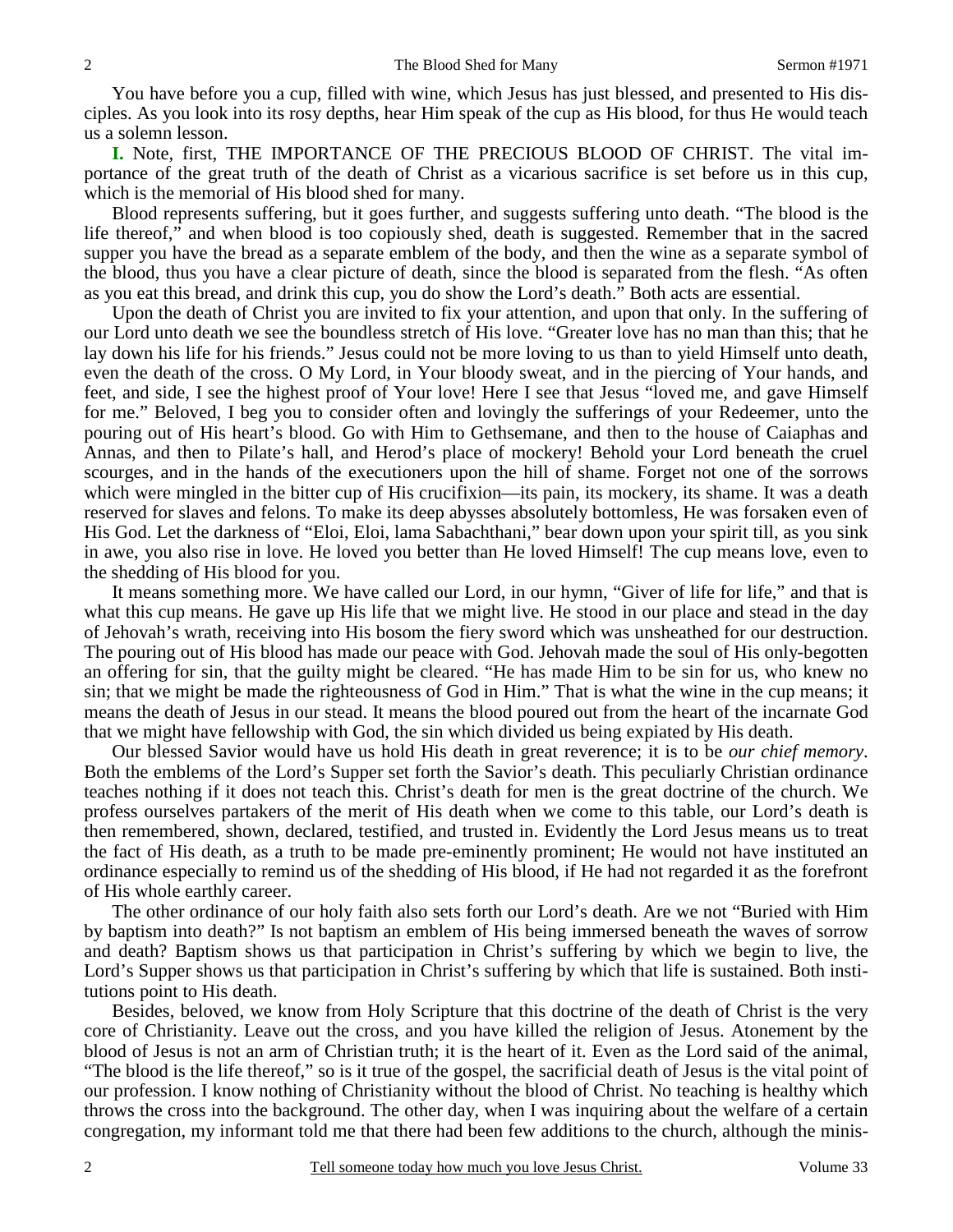ter was a man of ability and industry. Furthermore, he let me see the reason for failure, for he added, "I have attended there for several years, and during all that time I do not remember hearing a sermon upon the sacrifice of Christ. The atonement is not denied, but it is left out." If this is so, what is to become of our churches? If the light of the atonement is put under a bushel, the darkness will be dense. In omitting the cross you have cut the Achilles tendon of the church, it cannot move, nor even stand, when this is gone. Holy work falls to the ground; it faints and dies when the blood of Jesus is taken away. The cross must be put in the front more than ever by the faithful, because so many are unfaithful. Let us endeavor to make amends for the dishonor done to our divine Master by those who deny or dishonor His vicarious sacrifice; let us abide steadfast in this faith while others waver, and preach Christ crucified if all others forbear. Grace, mercy, and peace be to all who exalt Christ crucified!

This remembrance of the death of Christ must be *a constant remembrance*. The Lord's Supper was meant to be a frequent feast of fellowship. It is a grievous mistake of the church when the communion is held but once in the year, or once in a quarter of a year, and I cannot remember any Scripture which justifies once in the month. I should not feel satisfied without breaking bread on every Lord's Day. It has come to me even more often than once a week, for it has been my delight to break bread with many a little company of Christian friends. Whenever this Supper is celebrated, we declare that "Christ died for our sins according to the Scriptures." We cannot think of that death too often. Never was man blamed in heaven for preaching Christ too much, no, not even on earth to the sons of God was the cross ever too much spoken of. Outsiders may say, "This man harps only upon one string." Do you wonder? The carnal mind is enmity against God, and it especially shows its hatred by railing at the cross. Saintly ones find here, in the perpetual monotony of the cross, a greater variety than in all other doctrines put together. Preach Christ, and Christ, and Christ, and Christ, and nothing else but Christ, and opened ears shall find in your ministry a wondrous harmony of linked sweetnesses, a charming perfectness of all manner of delicious voices. All good things lie within the compass of the cross; its outstretched arms overshadow the whole world of thought, from the east even unto the west it sheds a hallowed influence, meanwhile, its foot is planted deep in the eternal mysteries, and its top pierces all earth-born clouds, and rises to the throne of the Most High. Christ is lifted up upon the cross that He may draw all men unto Him, and if we desire to draw them, this must be our magnet.

Beloved, the precious blood of Christ should be had by us *in vivid remembrance*. There is something to me most homely about that cup filled with the fruit of the vine. The bread of the Supper is the bread of our common meal, and the wine is the usual attendant of feasts. That same pure blood of the grape which is set on our sacramental table I drink with my friend. Look at those ruby ruddy drops, suggesting your Lord's own blood. I had not dared to invent the symbol, nor might any man of mortal mold have ventured on such a thing, lest he should seem to bring that august death down to our lowly level, but in infinite condescension Jesus Himself chooses the symbol, and while by its materialism He sets forth the reality of the sacrifice, by its commonness He shows how freely we may partake thereof. He would not have us know Him after the flesh, and forget the spiritual nature of His grief, but yet He would have us know that He was in a real body when He bled, and that He died a real death, and became most truly fit for burial, and therefore He symbolizes His blood, not by some airy fancy, or mystic sign, but by common wine in the cup. Thus would He reach us by our eye and by our taste, using two gates of our nature which lead up to the castle of the heart, but are not often the King's roadway thereto. O blessed Master; do You arrange to teach us so forcibly? Then let us be impressed with the reality of the lesson, and never treat Your passion as a thing of sentiment, nor make it a myth, nor view it as a dream of poetry. You shall be in death most real to us, even as is that cup whereof we drink.

The dear memorials of our Lord's blood-shedding are intended for *a personal remembrance*. There is no Lord's Supper except as the wine touches the lip, and is received into the communicant's own self. All must partake. He says, "Drink you all of it." You cannot take the Lord's Supper by deputy or representative; you must each of you approach the table, and personally eat and drink. Beloved, we *must*  come into personal contact with the death of Christ. This is essential. We must each one say, "He loved me, and gave Himself for me." In His blood you must be personally washed; by His blood you must be personally reconciled to God; through His blood you must personally have access to God, and by His blood you must personally overcome the enemy of your souls. As the Israelite's own door must be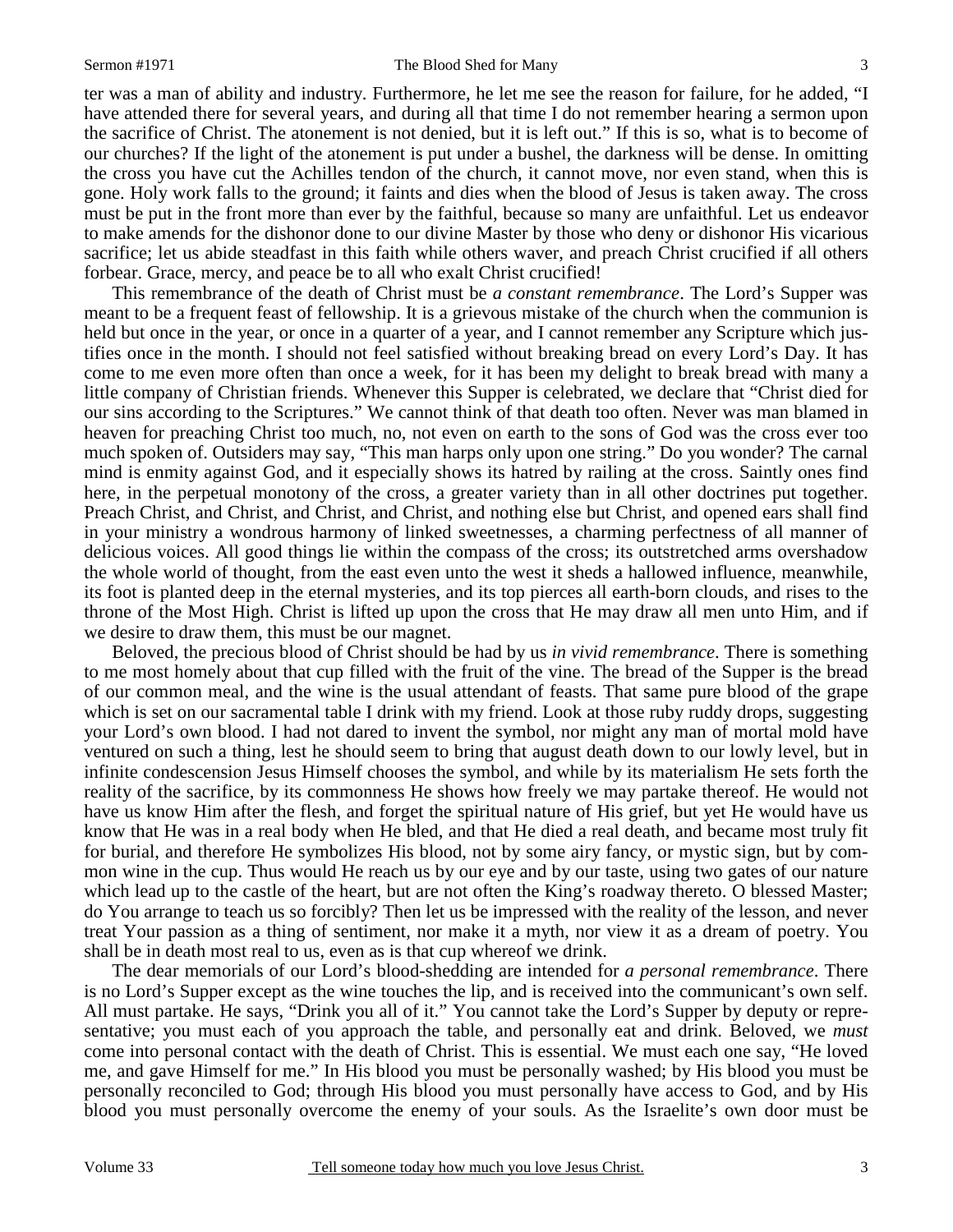smeared with the blood of the Paschal lamb, so must you individually partake of the true Sacrifice, and know each one for himself the power of His redemption.

As it is personal, it is a charming fact that it is *a happy remembrance*. Our remembrance of Christ is chastened with repentance, but it is also perfumed with faith. The Lord's Supper is no funeral meal, but a festival; most fitly do we begin it with the giving of thanks, and close it with a hymn. It is by many called the "Eucharist," or the giving of thanks, it is not a fast, but a feast. My happiest moments are spent with the King at His table, when His banner over me is love. The death of Christ is a wellspring of solemn joy. Before our great Sacrifice died, the best token of His death was the blood of bulls and of goats. See how the victims writhe in death! The sacrificial knife does terrible work at the foot of the altar, it is hard to stand by and see the creatures bleed. After our Lord's death was over, the blood of animals was not the type, but the blood of the grape. That which was terrible in prospect is joyous in remembrance. That which was blood in the shedding is wine in the receiving. It came from Him with a wound, but it comes to us with a blessing. His blood is our song in the house of our pilgrimage, and it shall add the best music to our heavenly harmonies as we sing before the throne, "Unto Him that has loved us, and washed us from our sins in His own blood; to Him be glory forever and ever." If our Lord Jesus has made the memory of His love to be sweeter than wine, let us never turn from it as though it had become a distasteful theme. Let us find our choicest pleasures at the cross.

Once more, our Savior meant us to maintain the doctrine of His death, and the shedding of His blood for the remission of sins, even to the end of time, for He made it to be of *perpetual remembrance*. We drink this cup "until He comes." If the Lord Jesus had foreseen with approbation the changes in religious thought which would be brought about by growing "culture," He would surely have arranged a change of symbols to suit the change of doctrines. Would He not have warned us that, towards the end of the nineteenth century, men would become so "enlightened" that the faith of Christendom must of necessity take a new departure, and therefore He had appointed a change of sacramental memorials? But He has not warned us of the coming of those eminently great and wise men who have changed all things, and abolished the old-fashioned truths for which martyrs died. Brethren, I do not believe in the wisdom of these men, and their changes I abhor, but had there been any ground for such changes, the Lord's Supper would not have been made of perpetual obligation. The perpetuity of ordinances indicates a perpetuity of doctrine. But hear the moderns talk—"The Apostles, the Fathers, the Puritans, they were excellent men, no doubt, but then, you see, they lived before the rising up of those wonderful scientific men who have enlightened us so much." Let me repeat what I have said. If we had come to a new point as to believing, should we not have come to a new point as to the ordinances in which those beliefs are embodied? I think so. The evident intent of Christ in giving us settled ordinances, and especially in settling this one which so clearly commemorates His blood shedding, was that we might know that the truth of His sacrifice is forever fixed and settled, and must unchangeably remain the essence of His gospel. Neither nineteen centuries, nor nineteen thousand centuries, can make the slightest difference in this truth or in the relative proportion of this truth to other truths, so long as this dispensation lasts. Until He comes a second time without a sin offering unto salvation, the grand work of His first coming must be kept first and foremost in all our teaching, trusting, and testifying. As in the southern hemisphere the cross is the mariner's guide, so, under all skies, is the death of our Redeemer the polestar of our hope upon the sea of life. In life and in death we will glory in the cross of Christ, and never be ashamed of it, be we where we may.

**II.** Secondly, note well THE CONNECTION OF THE BLOOD OF CHRIST WITH THE COVE-NANT. Read the text again, "This is My blood of the new testament." The translation would be better, "This is My blood of the covenant."

What is this covenant? The covenant is that which I read to you just now in Jeremiah 31:33, "This shall be the covenant that I will make with the house of Israel. After those days, says the Lord, I will put My law in their inward parts, and write it in their hearts; and will be their God, and they shall be My people." See also Jeremiah 32:40, "And I will make an everlasting covenant with them, that I will not turn away from them, to do them good; but I will put My fear in their hearts; that they shall not depart from Me." Turn also to Ezekiel 11:19, "I will put a new spirit within you; and I will take the stony heart out of their flesh, and will give them an heart of flesh." Look in the same prophecy at 36:26, "A new heart also will I give you, and a new spirit will I put within you: and I will take away the stony heart out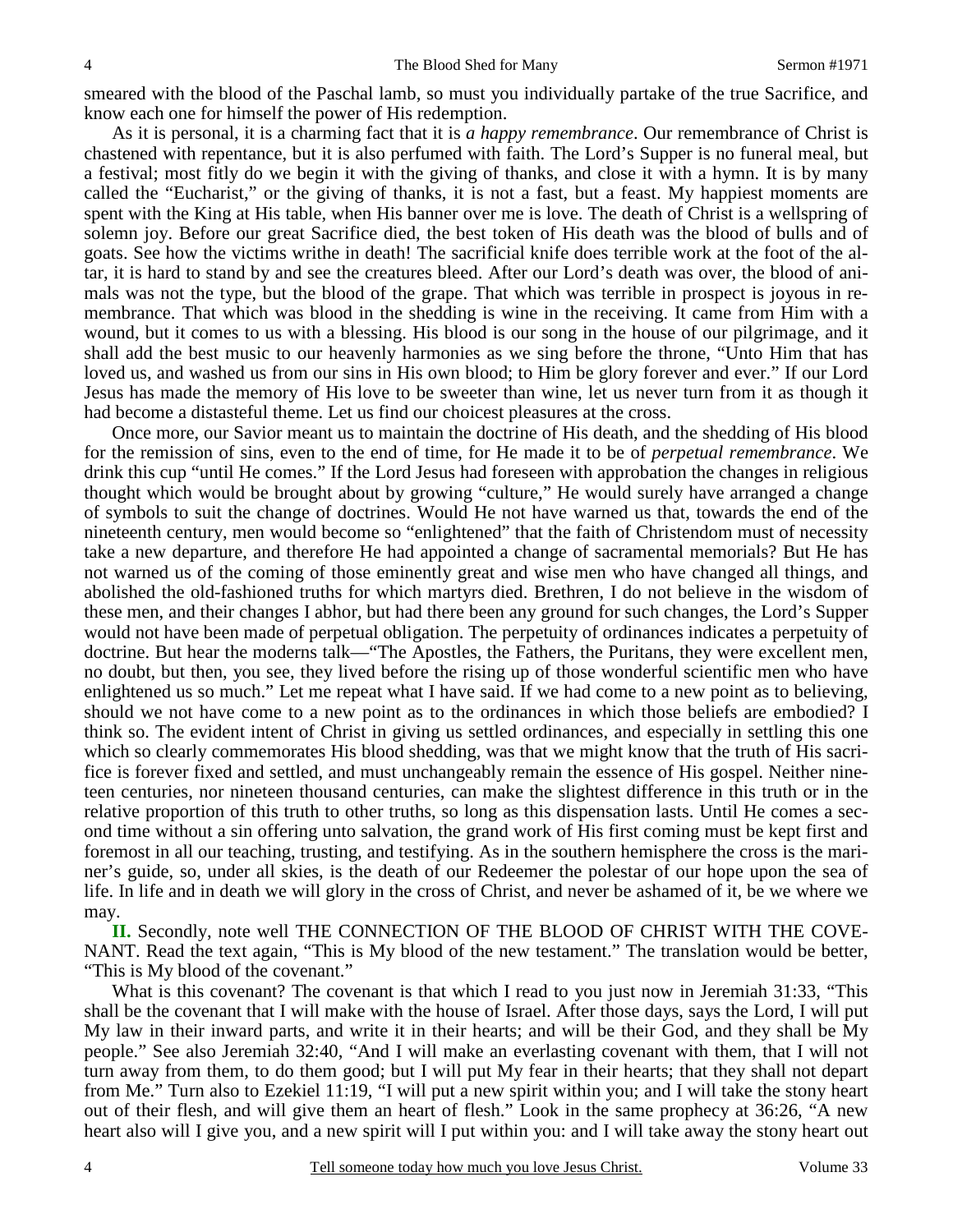of your flesh, and I will give you an heart of flesh." What a Magna Charta is this! The old covenant says, "Keep the law and live." The new covenant is, "You shall live, and I will lead you to keep My law, for I will write it on your heart." Happy men who know their standing under this covenant!

What has the blood of Jesus Christ to do with this covenant? It has everything to do with it, for the covenant could never have been made apart from the blood of Jesus. Atonement was taken for granted in the establishment of the covenant. No one else could have stood as our representative, to fulfill our side of the covenant, except the Lord Jesus Christ, and even He could only have performed that covenant by shedding His blood. In that cup you see the emblem of the blood which made the covenant possible.

Moreover, the blood of Jesus makes the covenant sure. His death has fulfilled man's side of the covenant, and God's part stands sure. The stipulation of the covenant is fulfilled in Christ, and now the tenor of it is pure promise. Note how the "shalls" and "wills" follow each other in quick succession. An arrangement of absolute grace on God's part towards the undeserving sons of men is now in full action through the sacrifice of Christ.

This covenant of grace, when rightly understood, exerts a blessed influence over the minds of men conscious of sin. The chaplain of a jail, a dear friend of mine, once told me of a surprising case of conversion in which knowledge of the covenant of grace was the chief instrument of the Holy Spirit. My friend had under his charge a man most cunning and brutal. He was singularly repulsive, even in comparison with other convicts. He had been renowned for his daring, and for the utter absence of all feeling when committing acts of violence. I think he had been called "the king of the garrotters." The chaplain had spoken to him several times, but had not succeeded even in getting an answer. The man was sullenly set against all instruction. At last he expressed a desire for a certain book, but as it was not in the library, the chaplain pointed to the Bible, which was placed in his cell, and said, "Did you ever read *that* Book?" He gave no answer, but looked at the good man as if he would kill him. The question was kindly repeated, with the assurance that he would find it well worth reading. "Sir," said the convict, "you would not ask me such a question if you knew who I was. What have I to do with a Book of that sort?" He was told that his character was well known to the chaplain, and that for this very reason he recommended the Bible as a Book which would suit his case. "It would do me no good," he cried, "I am past all feeling." Doubling up his fist he struck the iron door of the cell, and said, "My heart is as hard as that iron; there is nothing in any book that will ever touch me." "Well," said the chaplain, "You want a new heart. Did you ever read the covenant of grace?" To which the man answered sullenly by inquiring what he meant by such talk. The chaplain replied, "Listen to these words—'A new heart also will I give you, and a new spirit will I put within you.'" The words struck the man with amazement, as well they might; he asked to have the passage found for him in the Bible. He read the words again and again, and when the chaplain came back to him the next day, the wild beast was tamed. "Oh, sir," he said, "I never dreamed of such a promise! I never believed it possible that God would speak in such a way as that to men. If He gives me a new heart it will be a miracle of mercy, and yet I think," he said, "He is going to work that miracle upon me, for the very hope of a new nature is beginning to touch me as I never was touched before." That man became gentle in manner, obedient to authority, and childlike in spirit. Though my friend has nothing left of the sanguine hopes he once entertained of converted criminals, he yet believes that in this case no observer could have questioned the thorough nature of the work, and yet the only means was the doctrine of the covenant. My rebellious heart is not affected by the fact that God commands me to do this or that, but when He declares free and full forgiveness, and goes on to promise love and favor, and renewal of nature, I feel broken down. How can I rebel against one who does such wonders in me, and designs such great things for me?—

### *"Dissolved by His goodness, I fall to the ground, And weep to the praise of the mercy I've found."*

How dear and precious this makes the blood of Christ, since it is the blood of the everlasting covenant! Coming under this blessed covenant, we henceforth adore the fullness of that grace which, at the cost of the most precious of all lives, has made this arrangement for unworthy men.

You will perhaps say to me, "Why did our translators use the word 'testament' in our Authorized Version?" They were hardly so wise as usual in this instance, for "covenant" is the better word of the two to set forth the original, but the idea of a testament is there also. The original may signify either or both. The word "settlement," which has dropped out of use nowadays, was often employed by our Cal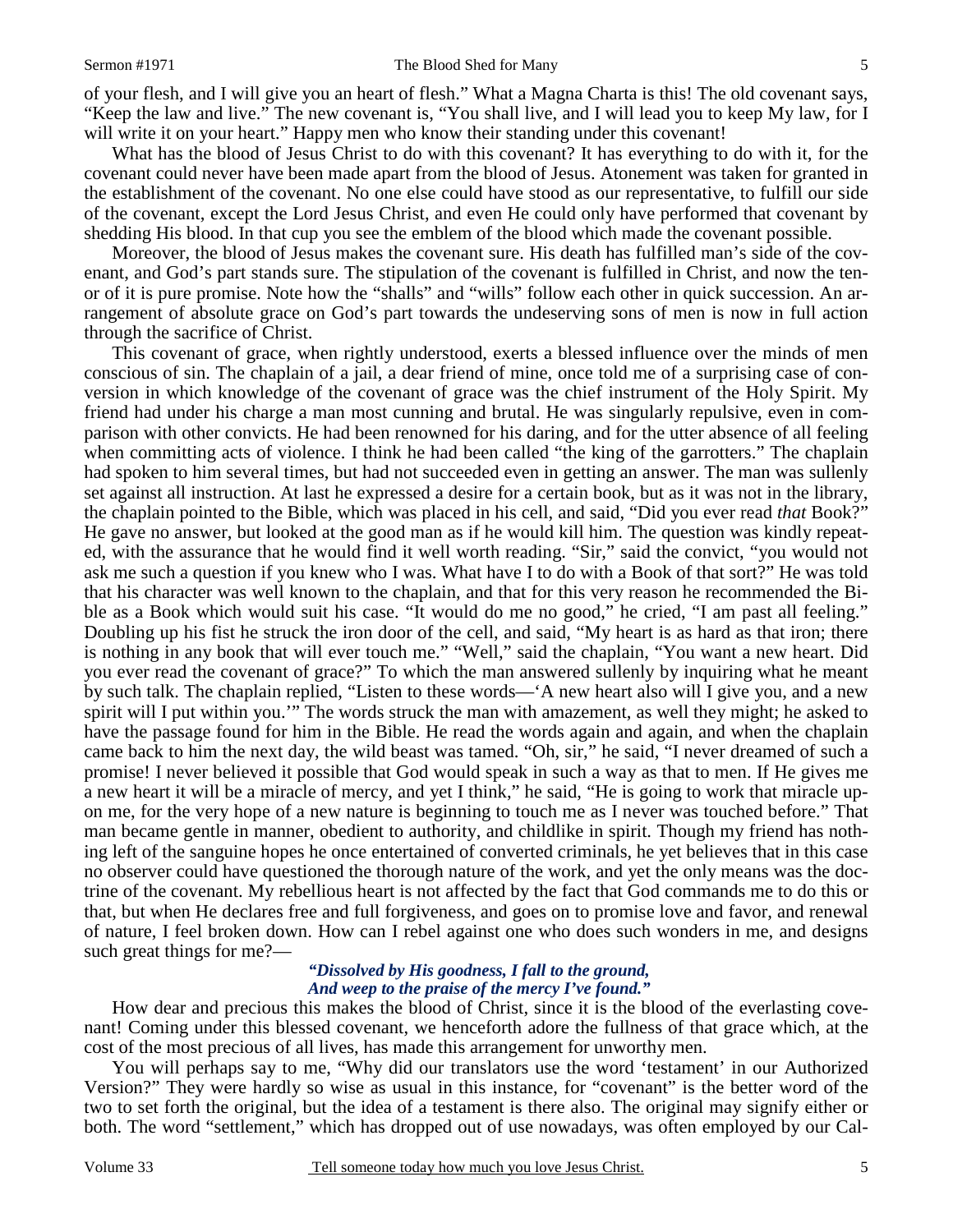vinistic forefathers when they spoke of the everlasting arrangement of grace. The word "settlement" might take in both covenant and testament—there is a covenant of grace, but the covenant stipulation being fulfilled by our Lord Jesus, the arrangement becomes virtually a testament, through which, by the will of God, countless blessings are secured to the heirs of salvation. The blood of Jesus is the seal of the covenant, and transforms its blessings into bequests of love, entailed upon believers. The settlement or arrangement, by which God can be just and yet the Justifier of the ungodly, and can deal with believers, not on terms of law, but on terms of pure grace, is established by the sacrifice of our Lord. O my brethren, as God's covenanted ones, drink you of the cup with joy, and renew your pledge with the Lord your God!

**III.** A third point comes up in the text very manifestly: THE BLOOD HAS AN INTIMATE CON-NECTION WITH REMISSION. The text says, "This is My blood of the new covenant, which is shed for many for the remission of sins." Jesus suffering, bleeding, dying, has procured for sinners the forgiveness of their sins.

*Of what sins?* Of all sins of every sort and kind, however heinous, aggravated, and multiplied. The blood of the covenant takes every sin away, be it what it may; there was never a sin believingly confessed and taken to Christ that ever baffled His power to cleanse it. This fountain has never been tried in vain. Murderers, thieves, liars, adulterers, and what not, have come to Jesus by penitence and faith, and through the merit of His sacrifice their sins have been put away.

*Of what nature is the remission?* It is pardon, freely given, acting immediately, and abiding forever, so that there is no fear of the guilt ever being again laid to the charge of the forgiven one. Through the precious blood our sins are blotted out, cast into the depths of the sea, and removed as far from us as the east is from the west. Our sins cease to be, they are made an end of; they cannot be found against us any more forever. Yes, hear it, hear it, O wide earth! Let the glad news startle your darkest dens of infamy, there is absolute remission of sins! The precious blood of Christ cleanses from all sin; yes, turns the scarlet into a whiteness which exceeds that of the newly-fallen snow—a whiteness which never can be tarnished. Washed by Jesus, the blackest of sinners shall appear before the judgment seat of the allseeing Judge without spot.

*How is it the blood of Jesus effects this?* The secret lies in the vicarious or substitutionary character of our Lord's suffering and death. Because He stood in our place, the justice of God is vindicated, and the threats of the law are fulfilled. It is now just for God to pardon sin. Christ's bearing the penalty of human sin instead of men has made the moral government of God perfect in justice, has laid a basis for peace of conscience, and has rendered sin immeasurably hateful, though its punishment does not fall upon the believer. This is the great secret; this is the heavenly news, the gospel of salvation that through the blood of Jesus sin is justly put away. Oh, how my very soul loves this truth. Therefore do I speak it in unmistakable terms.

*And for what end is this remission of sins secured?* My brethren, if there were no other end for the remission of sins but its own self, it would be a noble purpose, and it would be worth preaching every day of our lives, but it does not end here. We mistake if we think that the pardon of sins is God's ultimatum. No, no; it is but a beginning, a means to a further purpose. He forgives our sins with the design of curing our sinfulness. We are pardoned that we may become holy. God forgives the sin that He may purify the sinner. If He had not aimed at your holiness, there had not been so imperative a necessity for atonement, but to impress you with the guilt of sin, to make you feel the evil which sin has worked, to let you know your obligation to divine love, the Lord has not forgiven you without a sacrifice. Ah, what a sacrifice! He aims at the death of your sinfulness, that you may henceforth love Him, and serve Him, and crucify the lusts which crucified your Lord. The Lord aims at working in you the likeness of His dear Son. Jesus has saved you by His self-sacrificing obedience to justice that you may yield your whole soul to God, and be willing to die for the upholding of the kingdom of love and truth. The death of Christ for you pledges you to be dead to sin, that by His resurrection from the dead you may rise into newness of life, and so become like your Lord. Pardon by blood aims at this. Do you catch the thought? If you believe in the Lord Jesus Christ, God's intent is to make you like the Firstborn among many brethren, and to work in you everything that is comely and of good report. But this is not all; He has a further design to bring you into everlasting fellowship with Himself. He is sanctifying you, that you may behold His face, and that you may be fit to be a comrade of His only-begotten Son throughout eternity.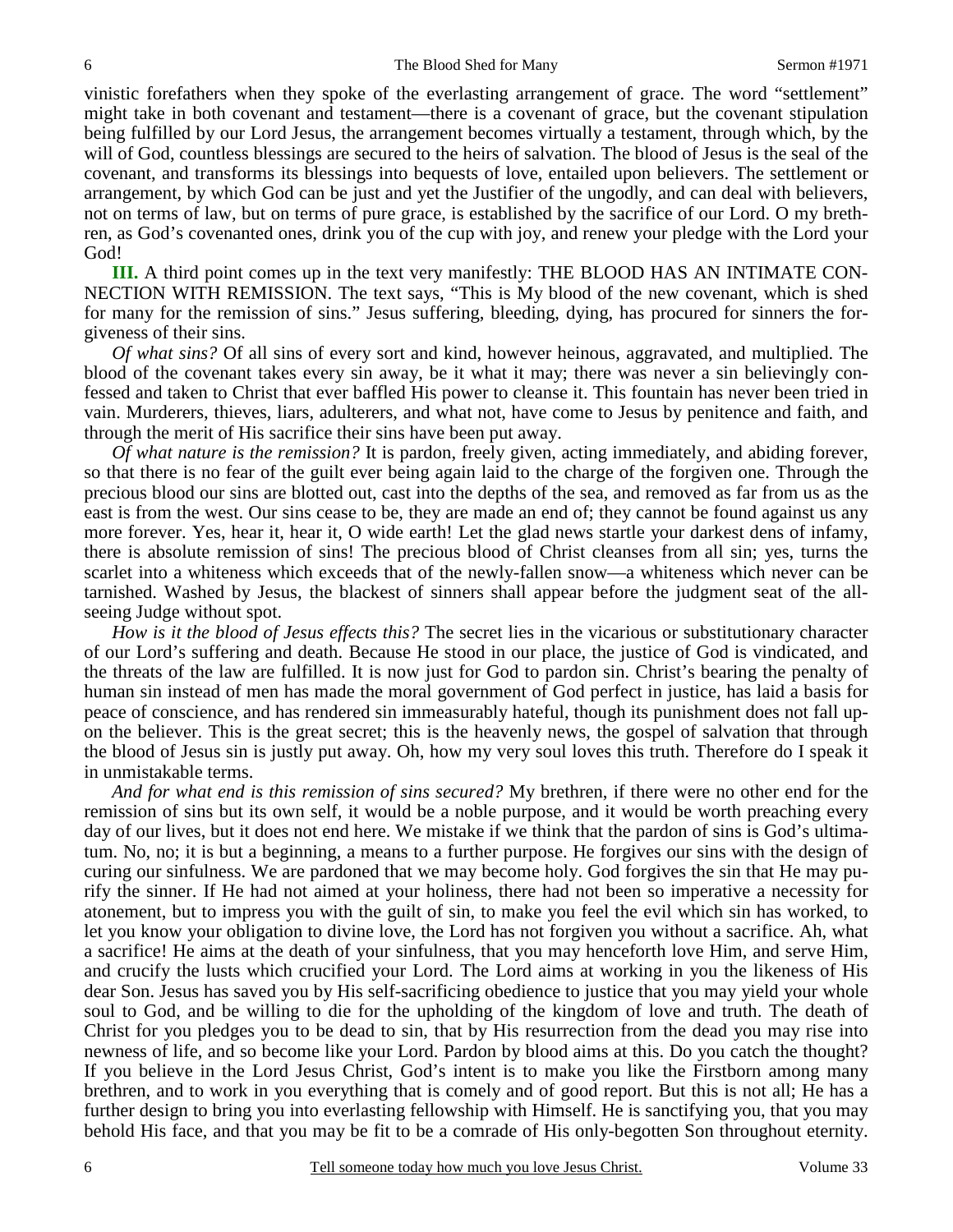You are to be the choice and dear companion of the Lord of love. He has a throne for you, a mansion and a crown for you, and an immortality of such inconceivable glory and blessedness that, if you did but form even a distant conception of it, no golden apple of earth would turn you aside from pursuing the prize of your high calling. Oh, to be forever with the Lord! Forever to behold His face! I fail to reach the height of this great argument! See, my brethren, to what the blood of your Lord destines you. O my soul, bless God for that one cup, which reminds you of the great sacrifice, and prophesies to you your glory at the right hand of God forever!

**IV.** I cannot forget to notice, in closing, THE CONNECTION OF THE BLOOD WITH MEN. We are told in the text that this blood is shed *"for many* for the remission of sins." In that large word "many" let us exceedingly rejoice. Christ's blood was not shed for the handful of apostles alone. There were but eleven of them who really partook of the blood symbolized by the cup. The Savior does not say, "This is My blood which is shed for you, the favored eleven," but "shed for many." Jesus did not die for the clergy alone. I recollect in Martin Luther's life that he saw, in one of the Roman churches, a picture of the Pope, the cardinals, and bishops, and priests, and monks, and friars, all on board a ship. They were all safe, every one of them. As for the laity, poor wretches, they were struggling in the sea, and many of them drowning. Only those were saved to whom the good men in the ship were so kind as to hand out a rope or a plank. That is not our Lord's teaching, His blood is shed "for many," and not for the few. He is not the Christ of a caste, or a class, but the Christ of all conditions of men. His blood is shed for many sinners, that their sins may be remitted.

Those in the upper room were all Jews, but the Lord Jesus Christ said to them, "This blood is shed for *many,"* to let them see that He did not die alone for the seed of Abraham, but for all races of men that dwell upon the face of the earth. "Shed for many." His eye, I doubt not, glanced at these far-off islands, and at the vast lands beyond the western sea. He thought of Africa, and India, and the land of Sinim. A multitude that no man can number gladdened the far-seeing and foreseeing eye of the Redeemer. He spoke with joyful emphasis when He said, "shed for many for the remission of sins." Believe in the immeasurable results of redemption. Whenever we are making arrangements for the preaching of this precious blood, let us make them on a large scale. The mansion of love should be built for a large family. Let us not sing—

# *"We are a garden walled around, Pray keep the walls most tight and sound."*

Let us expect to see large numbers brought within the sacred enclosure. We must yet break forth on the right hand and on the left. The masses must be compelled to come in. This blood is shed for many. A group of half-a-dozen converts makes us very glad, and so it should, but oh, to have half-a-dozen thousand at once! Why not? This blood is shed "for many." Let us cast the great net into the sea. You young men, preach the gospel in the streets of this crowded city, for it is meant for many! You who go from door to door, do not think you can be too hopeful, since your Savior's blood is shed for many, and Christ's "many" is a very great many. It is shed for all who ever shall believe in Him—shed for you, sinner, if you will now trust Him. Only confess your sin, and trust Christ, and be assured that Jesus died in your place and stead. It is shed for many, so that no man or woman born shall ever trust Christ in vain, or find the atonement insufficient for him. Oh, for a large-hearted faith, so that by holy effort we may lengthen our cords, and strengthen our stakes, expecting to see the household of our Lord become exceedingly numerous! He shall see of the travail of His soul, and shall be satisfied; by His righteousness shall He justify many, for He shall bear their iniquities. Dwell on that word "many," and let it nerve you for far-reaching labors.

**V.** Now note THE CONNECTION OF THE BLOOD WITH OURSELVES. Dear hearer, are you among the many? Why are you not? May His grace bring you to trust in Him, and you may not doubt that you are among the many. "Ah," you say, "that is what I am listening for! How can I partake in the effect of this sacrifice?" Do you see that wine cup which I set before you just now? How are you to enjoy that wine which fills the cup? Its ruddy drops; how are they to be yours? The matter is very simple. I think I see you take the chalice in your hand, and raise it to your mouth. You drink, and the deed is done. This is no mystery. Bread and wine are ours by eating and drinking, Christ is ours by our receiving Him. The merit of His precious blood becomes ours by that simple childlike faith which accepts Jesus to be our all. We say, "Here it is; I believe in it; I take it; I accept it as my own." It is yours. No man can take